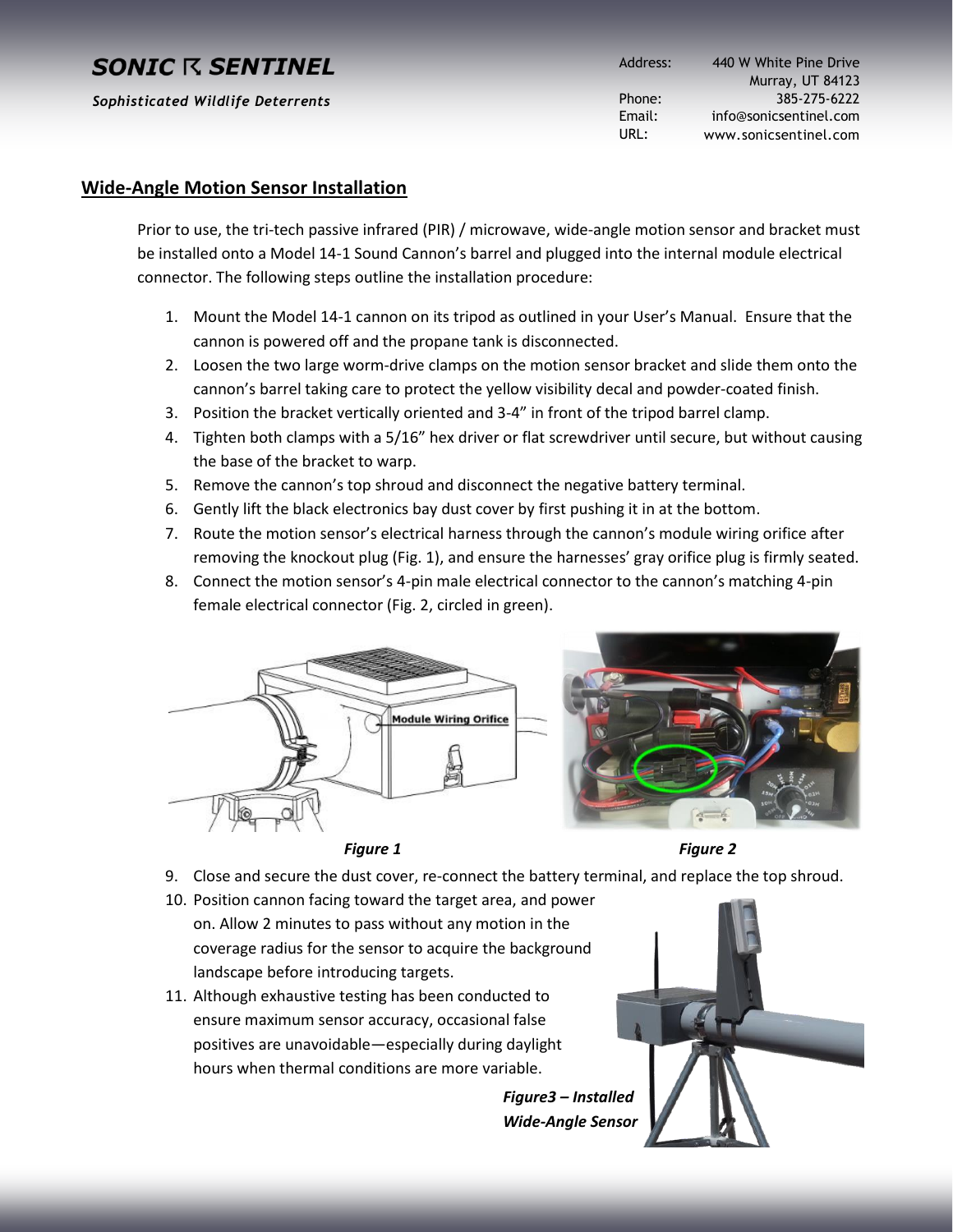# **SONIC R SENTINEL**

*Sophisticated Wildlife Deterrents*

Address: Phone: Email: URL: 440 W White Pine Drive Murray, UT 84123 385-275-6222 info@sonicsentinel.com www.sonicsentinel.com

#### **Wide-Angle Motion Sensor Configuration**

The wide-angle motion sensor is factory configured for maximum *reliable* sensitivity and 24 hour operation, which should provide the best results for most applications. The sensor's settings can, however, be adjusted to meet the needs of unique environmental conditions. Any problems resulting from configuration changes are the user's sole responsibility. In order to make adjustments, the sensor must be removed from the cannon mounting bracket and opened according to the following steps:

- 1. Power down cannon and remove the motion sensor and bracket.
- 2. Cut the upper zip tie taking care not to damage the wire's insulation.
- 3. Press down firmly to slide the sensor off of the bracket's retaining clip.
- 4. Once free, remove the 4 small screws from the back of the sensor body.
- 5. Separate the front cover to reveal the sensor circuit board (Fig. 4):



*Figure 4*

#### **Sensitivity Adjustment**

The following steps are **only** necessary if you wish to reduce the motion sensor's sensitivity due to false positive activation or to respond only to larger targets. It may be helpful to enable the alarm LEDs (disabled for power conservation by default) when testing sensitivity changes by closing J4 (Fig. 4). LED colors correspond to the following sensor states: Green = top and / or bottom PIRs, Yellow = Microwave, Red = Both top and bottom PIRs and microwave.

Passive Infrared (PIR) Sensitivity

- 1. Move J1 and J2 (Fig. 4) to the desired sensitivity (Fig. 5). Factory default is for maximum sensitivity.
- 2. Configuration for J1 and J2 should be set to the same sensitivity to reduce false positive activations.



6-12M: Medium Sensitivity

9-18M: High Sensitivity (Default)

*Figure 5*